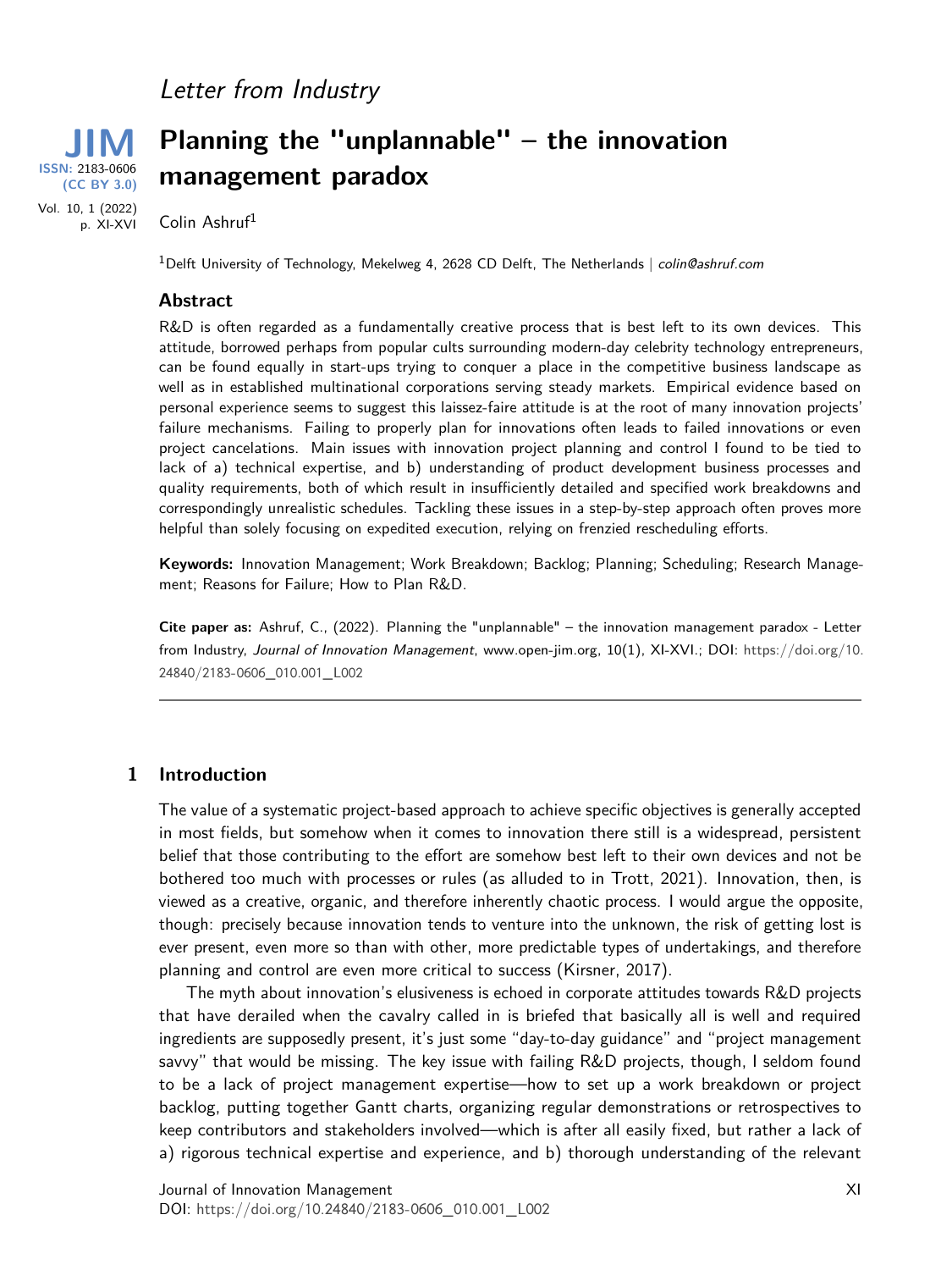business processes and quality requirements, both of which are much harder to address (Shenhar and Dvir, 2007).

Faced with these issues and their consequences—delays, budget overruns—attempting to somehow, anyhow, regain control of the project and salvage business goals, senior-level leadership tends to become fixated almost to a point of obsession with scheduling—milestones and deadlines—increasing sense of urgency and pressure (which by then usually already is widespread), often making things even worse. Subsequently, project leads deemed responsible for the debacle are replaced, often by crisis-managers with narrow focus on execution and expedition who eventually fail to bring about desired results as well as execution and expedition are downright impossible so long as it remains unclear precisely a) what to do, and b) how to do it. Ultimately perceived as unfeasible, the project is then (rightfully) killed, albeit for the wrong reasons, whereafter potentially wrong conclusions are drawn for the business (see also Kirsner, 2017).

#### **2 Technical expertise: the What**

Any project-based approach, by definition, should start with establishing a work breakdown: a thorough assessment (and explicit listing) of what needs to happen across all involved disciplines to achieve project goals. Most of the struggling projects I encountered had in common that they lacked an explicit and sufficiently detailed work breakdown, either in the form of a waterfalltype WBS (work breakdown structure) or Agile user story backlog. Instead, there was only a vague notion of what needed to be done, often copied from generic quality manuals highlighting typical deliverables at each of the project stage gates, along with the assumption that good professionals would somehow figure out what was expected of them along the way. Standardized work breakdowns and deliverables might work (reasonably) well for projects that resemble past ones, but as soon as you set out to achieve something truly novel and more disruptive, you had better avoid cheating and carefully prepare the homework yourself.

Note that this by no means implies all activities—work packages or features—should be worked out to excruciating detail right at the onset of the project, nor that they be fixed in stone (an excuse often (mis)used for not having any work breakdown at all); it just means that proceeding through trial-and-error, feeling your way along, should be avoided if one is to have a sense upfront of what one is getting into and appreciate the challenges ahead as well as the budget, time, skills, and people and other resources needed to successfully tackle these.

Needed technical expertise to figure out the What is not limited to the discipline of product engineering, which, typically finding itself at the forefront of any innovation project, is often (unjustly) pointed out as the main problem; it includes all contributing disciplines. Product marketing, for example (see McGrath, 2000), is equally essential to project planning and success, and often equally problematic. Preparing or executing innovation projects without clear vision or roadmap, without sound sense of evolving market needs, often leads to unnecessary drifts in product and business requirements during the successive project stages, resulting in constantly moving targets which are then unsurprisingly missed at virtually every milestone gate review. Similarly, supply chain, procurement, manufacturing, sales, after-sales service are all equally important to achieving identified objectives and should be considered when preparing the work breakdown.

Increased technological complexity as well as stricter product safety and effectiveness demands have pushed up project size and costs, requiring ever more specialists, material resources, documented evidence of regulatory compliance, etc., making planning even more complex and critical to success (Trott, 2021). Setting up a practical work breakdown is harder than ever, requiring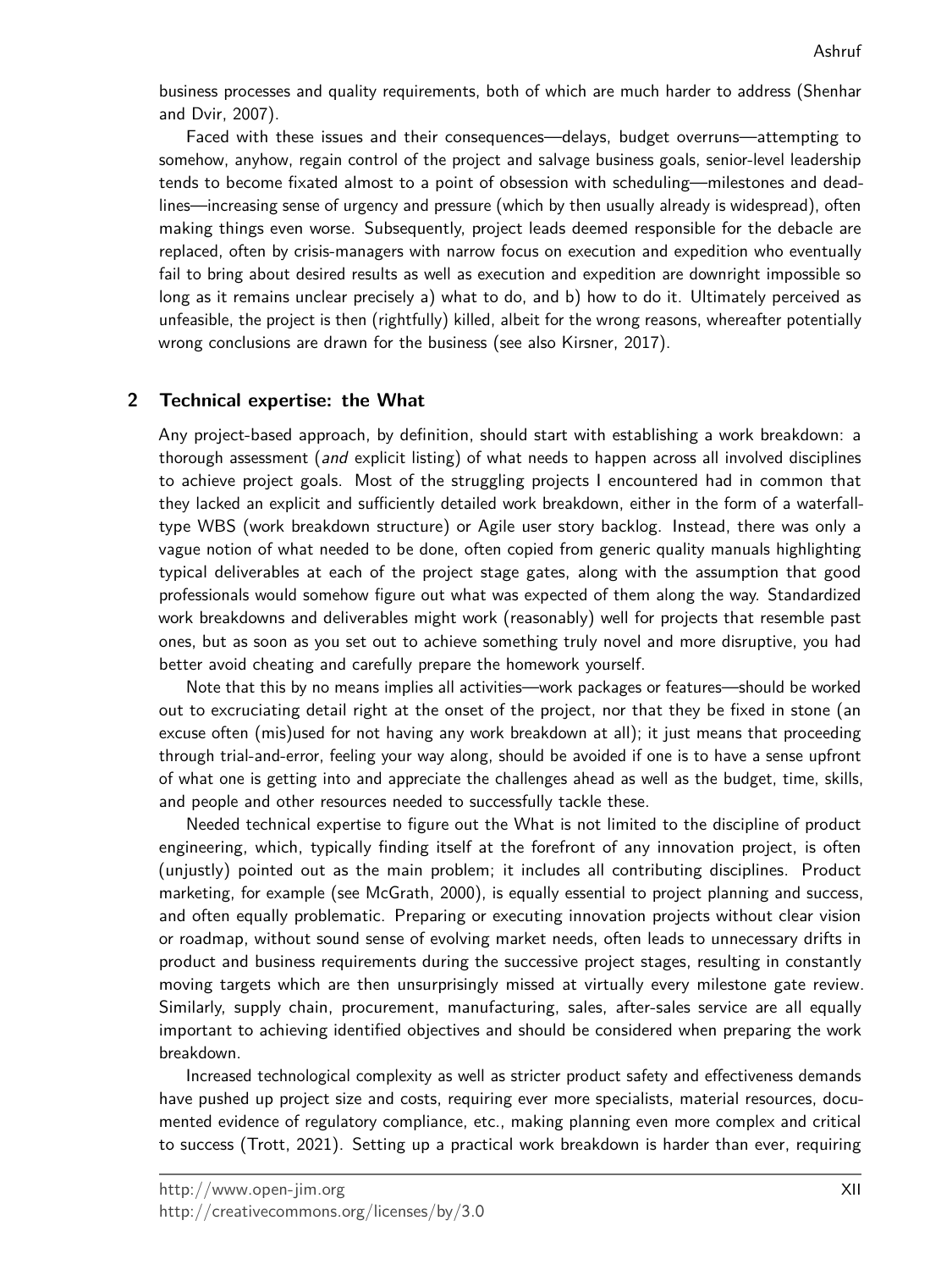in-depth understanding of each of the many specialisms involved as well as a comprehensive overview on their interaction and mutual interdependencies, which, I believe, is the main reason so many organizations today are struggling with managing innovations.

### **3 Operational expertise: the How**

Next to missing technical expertise, lack of an actionable work breakdown can also be linked to operational inexperience. Frequently, teams struggling with planning are in fact struggling with formally imposed product development processes—project governance, applicable stages and milestone gates, needed deliverables, documentation and formats, roles and responsibilities, etc. Sometimes these teams are altogether unfamiliar with the way of working, for example in start-ups or newly established departments, or after company takeovers and mergers. But I have also encountered this issue in established companies that had been developing and marketing their products for decades, where quality guidelines were not followed because they were either outdated or so general and vague that it rendered them next to useless.

On other occasions, however, sensible processes are deliberately (be it quietly) bypassed trying to speed up development and improve time to market, usually as a result rather slowing it down and further delaying (or even outright ruining chances of) market release. Formal processes are then perceived as dilatory administrative overhead; creativity should be able to freely flow, is the argument often heard, unhindered by present-day's obsession with control and tendency to micro-manage. Notwithstanding any product of creativity, say a piece of art like a novel or a painting, involves at least some level of planning for it to materialize, rendering the argument against planning invalid, present-day business of innovation, with its ever-critical shareholders and investors, simply no longer allows for ad-hoc adventures with uncertain and untimed outlook on returns.

The argument against planning typically (though not exclusively) surfaces when innovation is supposed to be truly disruptive and involves major departures from the state of the art: R&D projects where the "R" is significant and critical. Yet even research undertakings—where the outcome itself may be uncertain but the steps towards the outcome, after all, aren't—can and should be planned.

An elegant way in which organizations go about research-heavy innovations is by upfront identifying all business and technological uncertainties involved, the parts of the endeavor requiring further investigation, and pulling these in into pre-development or feasibility stages. Ideally, then, at the onset of the true development phase, all (or at least the biggest) unknowns and uncertainties have been eliminated and chances for the innovation to eventually make it to market greatly improved.

Though most companies these days have such staged development processes in place, they still are prone to falling into the trap of advancing feasibility studies to development too quickly, sometimes even skipping the first altogether. I've seen this happening under pressure to keep up with competition, or with entrepreneurs trying to secure funding for endeavors that were more uncertain or would realistically take more time to complete than investors or executive decision makers were thought to be comfortable with.

Sometimes, too, it's just a lack of realism (or, more positively, over-optimism) that's at the root of the impatience. Whatever the reason, pushing uncertainties down the line usually results in even bigger delays and added costs as assumptions proved wrong at a late stage in the R&D process typically require consequential product and business changes implying extensive and lengthy rework.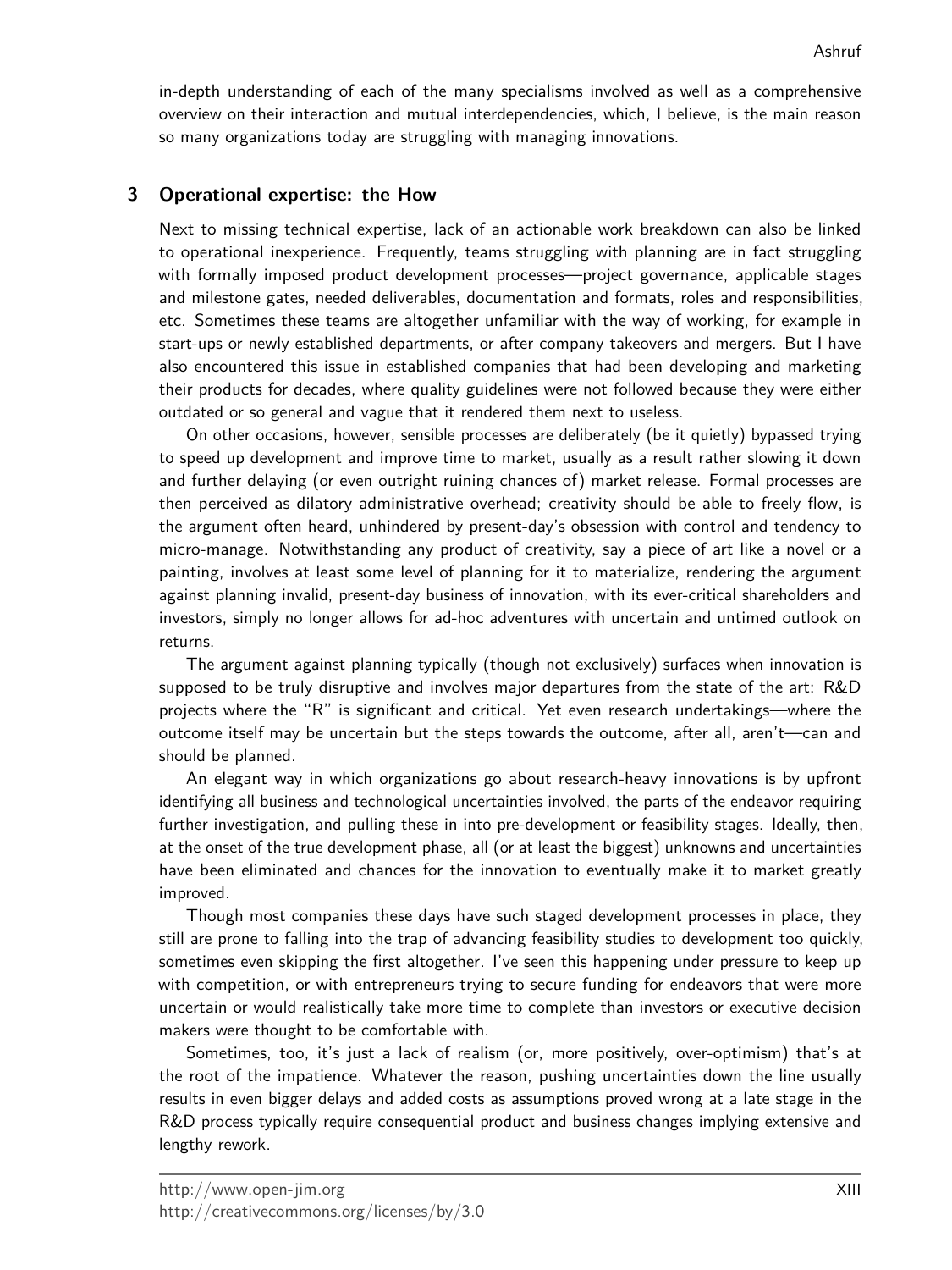At the same time, on the note of shortening time to market, following a staged approach to avoid wasted effort and budget doesn't mean all implementation should wait for pre-development phases to be completed. Those parts of the project that can be decoupled from the uncertainties under investigation could be implemented concurrently. Different parts of the project (swim lanes or features) may even follow their own asynchronized, decoupled development stages. Also, one could adopt a risk-based approach whereby the risk of wasted budget and resources is weighed against the potential business gains of earlier market entry, thus deliberately pushing ahead with development activities that might later on prove redundant. Pure, rigid waterfall methods (by which any phase should be entirely completed before starting the next) therefore hardly still qualify for innovations targeting today's fast-changing market needs (or whims). Time to market is of paramount importance; Agile has become the new standard—thought it too is a systematic method calling for planning and control, resisting chaos (see for example Cohn, 2005).

#### **4 Forecasting expertise: the When**

Only after the What and the How have been secured can the crisis manager come in and focus the teams on the When—and no sooner than that. All too often I have witnessed entire projects, steering committees and senior leadership included, pre-occupied with scheduling, coming up with timelines one after the other, promising delivery dates and deadlines almost to the day, with little more than a couple of bullet points backing these, without sound (sometimes without any) grasp of a work breakdown or of the process and procedures followed.

Scheduling is hard; it takes a lot of skill and experience (ideally within the organization and with the teams carrying out the work) to get it right. It takes effort and time (of the entire team) to assess workloads and lead-times, figuring out the optimal order and assignment of work packages, etc. Schedules therefore remain estimates at best, their added value being in the operational control and confidence they inspire rather than in their predictive powers.

Summarizing, as a practical guide, when confronted with underperforming innovation projects that somehow keep delaying, keep missing deadlines and milestones, and that supposedly just need a tighter schedule and stricter discipline to get back on track, my advice would be:

- 1. Put existing schedules, timelines, and deadlines aside and focus on the underlying basis instead.
- 2. Make sure all required steps and deliverables needed for achieving project goals are made explicit and broken down into sufficient detail. Use the entire team for this.
- 3. Identify all skills and experience (not only engineering) needed to carry out these steps and check if you have those available in the team.
- 4. Identify all (technical and business) uncertainties and plan investigations upfront in one or more pre-development phases.
- 5. Resist any temptation to move research to development too soon, even if it means postponing some of the major development activities.
- 6. While in pre-development for some parts of the project, (depending on the capacity available) development of clarified and decoupled parts can proceed and run in parallel, thus speeding up time to market.
- 7. Make sure your development process is clear and practicable to all project members. Don't assume everyone knows it; make sure, for example by kicking off the project with refreshment courses and instructions.
- 8. Once above steps are secured, lay out the work packages or user stories in time to arrive at a schedule. Again, involve the entire team. Monitor your development speed during execution to improve workload and lead-time estimates. And remember, schedules are never met; they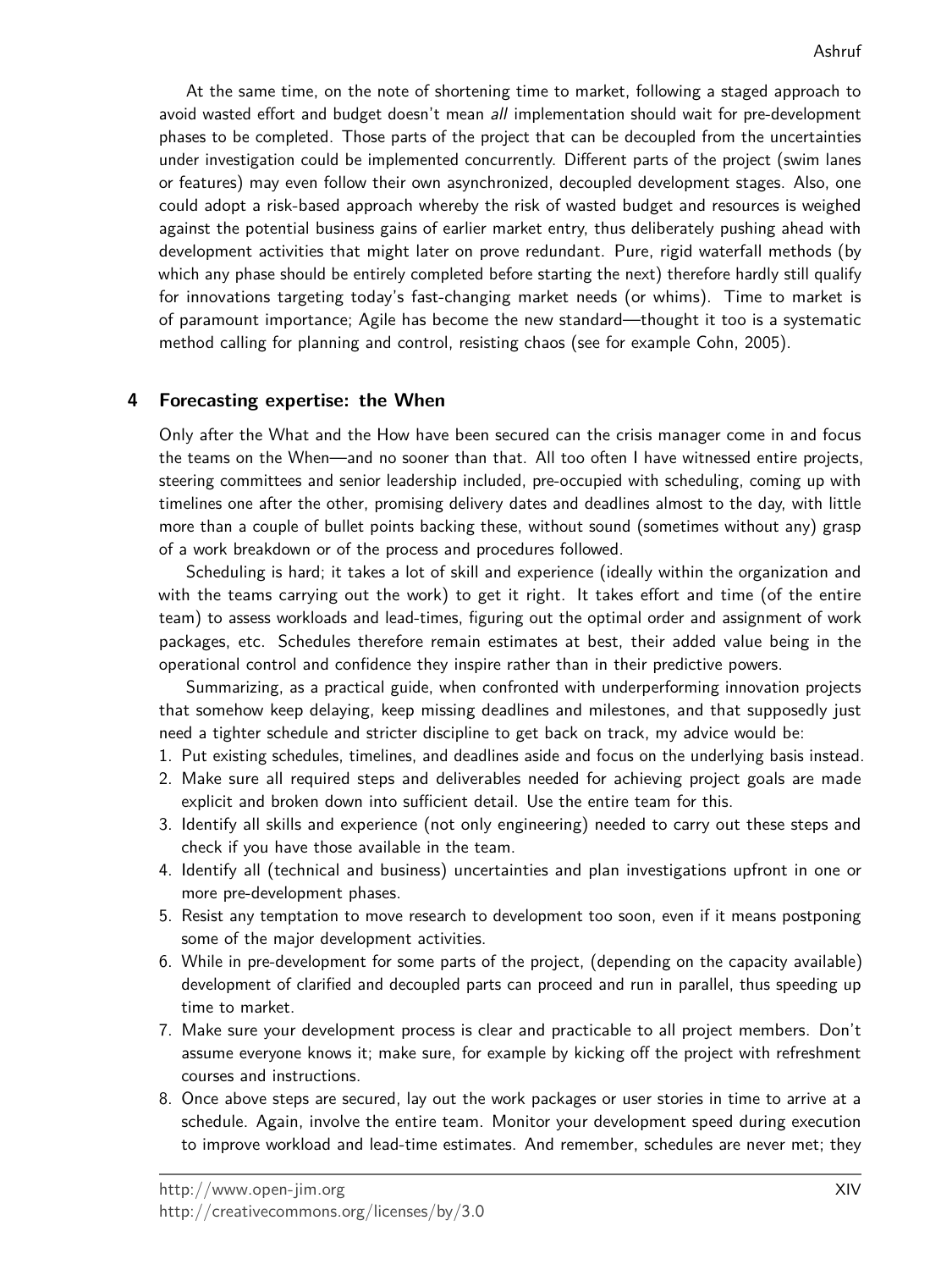remain rough estimates at best.

9. Finally, managing the project is not something the project manager does, it is something the entire team does, and this is especially true for projects as complex and specialized as innovation projects usually are.

#### **5 Conclusion**

Drawing from practical experience with numerous industrial innovation projects both at large established multinational corporations as well as small-scale start-ups, I found that issues with underperforming R&D projects despite assurances to the contrary often stem from lack of technical expertise and operational inexperience with product development business processes and quality requirements rather than from lack of formal project management training or know-how. Crisis management and project recovery should therefore focus on these underlying structural problems first and foremost rather than solely on strained expedition of inadequate and incomplete plans (often just trial-and-error efforts disguised as plan) adhering to unrealistic schedules. A proposed step-by-step guide could be used to arrive at a more thorough project plan, considerably increasing chances of project completion and ultimately market release.

#### **6 References**

Cohn, M. (2005). Agile Estimating and Planning 1st Edition. Pearson.

McGrath, M.E. (2000). Product Strategy for High Technology Companies 2nd Edition. McGraw Hill.

Kirsner, S. (2017). The Stage Where Most Innovation Projects Fail. Harvard Business Review, April 11, 2017.

Shenhar, A.J., and Dvir, D. (2007). Reinventing project management. The Diamond Approach to Successful Growth and Innovation. Boston, Massachusetts: Harvard Business School Press.

Trott, P. (2021). Innovation Management And New Product Development 7rd Edition. Pearson.